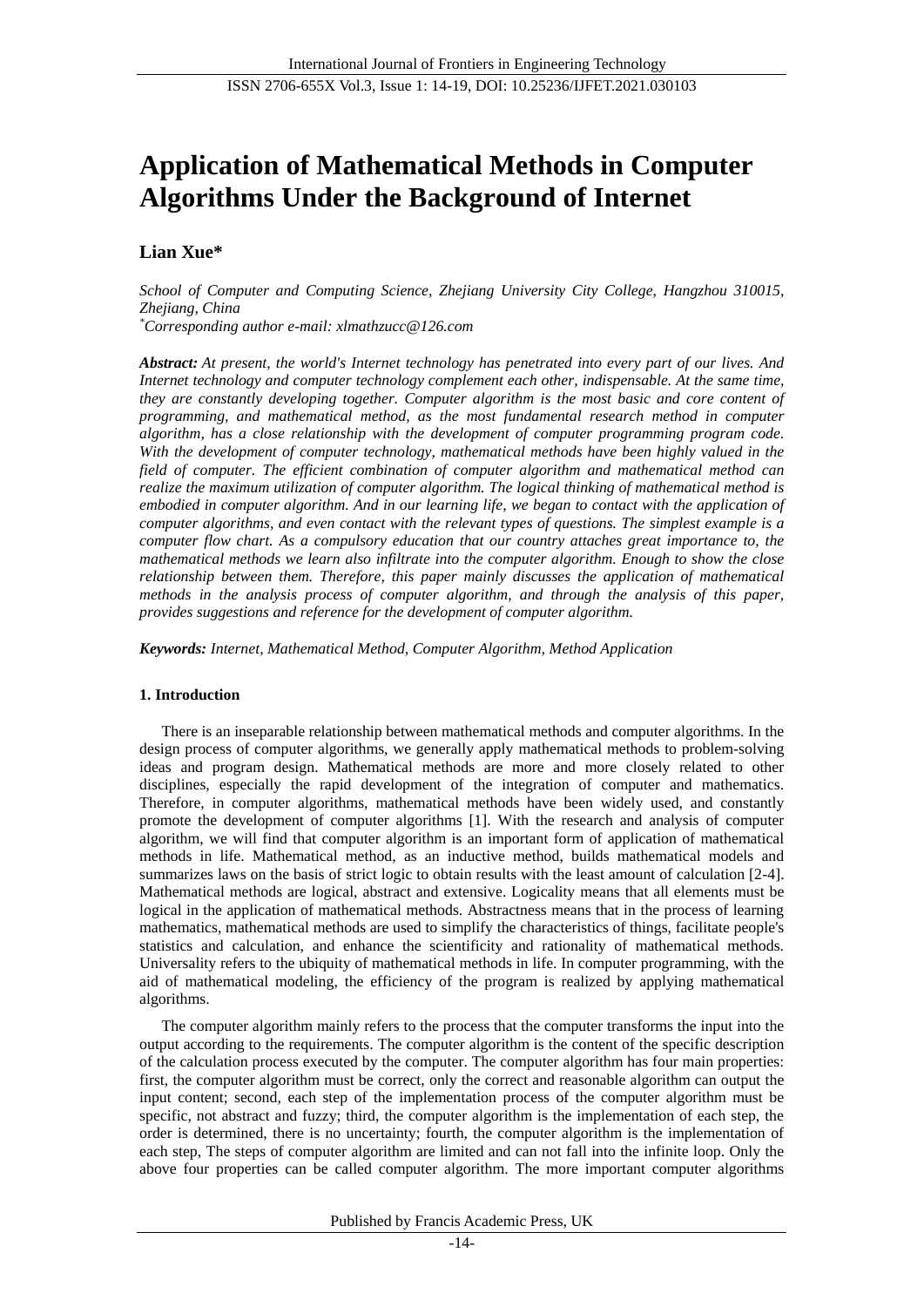International Journal of Frontiers in Engineering Technology

### ISSN 2706-655X Vol.3, Issue 1: 14-19, DOI: 10.25236/IJFET.2021.030103

include a \* search algorithm, beamsearch, two partition search algorithm, data compression, etc. the existence of these algorithms makes the computer run better [5, 6]. Computer programming achieves different goals of practical work by compiling different computer languages. In the process of compiling practical programs, mathematical algorithms must give full play to the optimization of computer programming. It optimizes computer programming by fusing the idea of mathematical algorithm when writing programs, and continues to simplify language programs when writing programs.

As the basis of computer algorithm, mathematical method is of great significance in the development of computer technology [7]. In the development of computer technology, we should accelerate the combination of computer and mathematics, optimize computer algorithm to the greatest extent, and provide new development direction for computer algorithm [8]. We must accurately realize the importance of combining computer algorithm with mathematical thinking method, and emphasize mathematical thinking and computer algorithm analysis in this process [9]. Find the coupling point between mathematical thinking and computer algorithm. Promote the organic integration of computer algorithm and mathematical method, and promote the development and progress of computer algorithm [10].

#### **2. Algorithm Establishment**

#### *2.1 Cuckoo search algorithm*

If there is an n-dimensional bird's nest in the experiment, it is assumed that the solution to the problem is d-bird,  $X=(x_1, x_2, ..., x_i, ..., x_D)$ ,  $x_i$  It represents the value of d-dimensional spatial component, and the formula for updating nest position is as follows:

$$
x_i^{t+1} = x_i^t + Levy(\lambda) \tag{1}
$$

 $x_i^t$  and  $x_i^{t+1}$  denotes the component  $x_i$  of the solution respectively The t generation and  $t + 1$ generation of I,  $\alpha$  is the step length, and levy ( $\lambda$ ) represents *Levy* flight. The calculation of step length  $\alpha$  is shown in formula (2), where  $\alpha_0$  is a constant,  $x_{best}$  represents the global optimal solution of the whole population.

$$
\alpha = \alpha_0 (x_i^t - x_{best}) \tag{2}
$$

Levy  $(\lambda)$  is a random number and obeys Levy distribution, as shown in formula (3)

$$
Levy(\lambda) = \frac{\phi \times \mu}{|\gamma| \lambda}, 1 \le \lambda \le 3
$$
 (3)

The values of  $\mu$  and  $\nu$  random numbers  $\lambda$  are in the range of [1,3], and the value of  $\phi$  can be obtained according to (4)

$$
\varphi = \left\{ \frac{\Gamma(1+\lambda) \times \sin(\pi \times \frac{\lambda}{2})}{\Gamma\left\{ \left[\frac{1+\lambda}{2}\right] \times \lambda \times 2^{\frac{\lambda-1}{2}} \right\}} \right\}^{\frac{1}{\lambda}}
$$
(4)

The new location is updated as in formula (5)

$$
x_i^{t+1} = x_i^t + (x_j^t - x_k^t) \tag{5}
$$

Where R is the random number between (0,1),  $x_j^t$ ,  $x_k^t$  is the two selected nest locations.

#### *2.2 Ant colony optimization algorithm*

Let there be n cities in the TSP to be solved. At first, m ants are randomly placed in n cities. At this time, the pheromone quantity on each path is the same, which is denoted as  $\tau_{ij} = c_0$ . Each ant chooses the next city according to the amount of pheromone on the road and the distance between cities. At t, the probability of ant K transferring from I to j is $p_{ij}^k(t)$  is as follows:

$$
p_{ij}^{k}(t) = \begin{cases} \frac{\left[\tau_{ij}(t)\right]^{2}\left[\left[\eta_{ij}(t)\right]^{{\beta}}}{\sum_{s \in j_{k}(t)}\left[\tau_{is}(t)\right]^{{\alpha}}\left[\eta_{is}(t)\right]^{{\beta}}}\right. & (6) \\ 0, otherwise \end{cases}
$$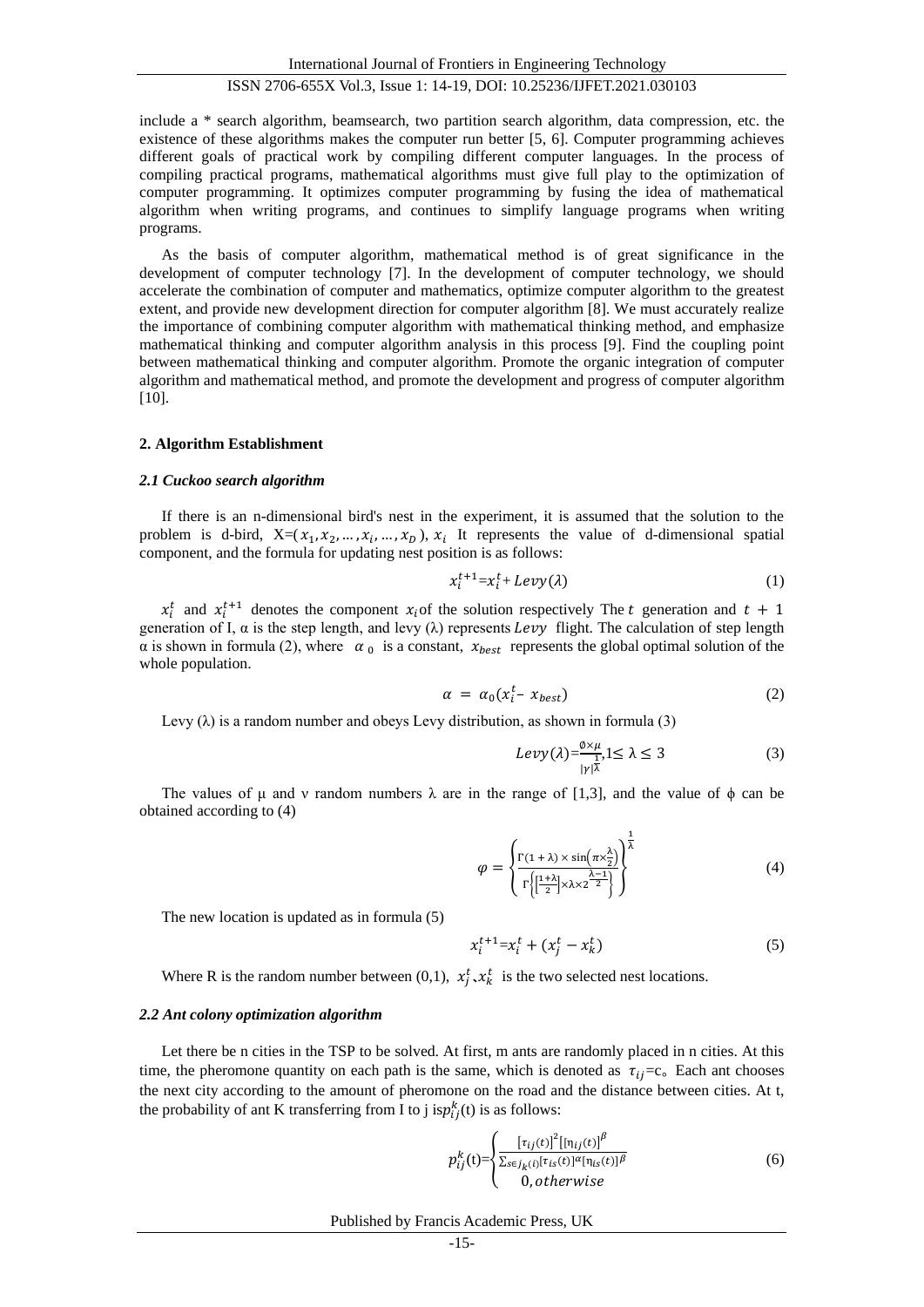## ISSN 2706-655X Vol.3, Issue 1: 14-19, DOI: 10.25236/IJFET.2021.030103

 $[i_k(i)=\{1,2,...,n\}$  -  $tabu_k$ ]Represents the city that ant K can choose next.  $tabu_k$  records the city ant K currently walks through, that is, forbidden city. All n cities joined in  $tabu<sub>k</sub>$ , the ant K goes around the city. In equation (6),  $\eta_{ij}(t)$ The transfer of the representation of the expectation from it (I) to j. When all ants circled the city, pheromone messages were updated according to equations (7) and (8)

$$
\tau_{ij} = (1 - \rho)\tau_{ij} + \Delta \tau_{ij} \tag{7}
$$

$$
\Delta \tau_{ij} = \sum_{k=1}^{m} \Delta \tau_{ij}^{k} \tag{8}
$$

 $ρ$  (0 <  $ρ$  < 1) denotes pheromone evaporation; 1 -  $ρ$  represents pheromone residue; and  $Δτ_{ij}$  is the increment of pheromone from city I to city J.  $\Delta \tau_{ij}^k$  is the pheromone left on ij by the kth ant. If the ant K does not pass through the edge ij,  $\Delta \tau_{ij}^k$  is 0.  $\Delta \tau_{ij}^k$  is:

$$
\Delta \tau_{ij}^k = \begin{cases} \frac{Q}{L_k}, & \text{if the } k \text{ and used edge}(i,j) \text{ in its tour} \\ 0, & \text{otherwise} \end{cases} \tag{9}
$$

Q is pheromone strength; L is pheromone strength  $L_k$  is the path of the kth ant in the current loop.

Sum of path lengths  $f(\pi_i)$  The shortest function  $f(\pi)$  is defined as follows:

$$
f(\pi) = \sum_{i=1}^{n-1} D(x_i, x_{i+1}) + D(x_n, x_1)
$$
 (10)

Where  $x_i$  is the ith city visited,  $x_{i+1}$  is the i+1 visited city,  $D(x_i, x_{i+1})$  denotes the Euler distance between two cities, assuming that the coordinates of the two cities are $(x_1, y_1)$  And  $(x_2, y_2)$ Then the distance calculation is shown in formula (11)

$$
D = \sqrt{(x_1 - x_2)^2 + (y_1 - y_2)^2}
$$
 (11)

#### *2.3 Optimization of cuckoo search method*

When the mathematical method is applied to the computer algorithm design, the algorithm has the advantages of less control parameters, simple structure and easy implementation, but it has slow convergence speed and easy to fall into the local optimal problem, this paper makes some optimization, proposes a mutual learning search optimization algorithm based on the same mathematical method, according to the characteristics of cuckoo and ant colony optimization algorithm, establishes a double interactive learning model, through cuckoo and ant colony optimization learning each other's optimization and their own shortcomings. In addition, the reinforcement learning strategy is introduced into CS algorithm to optimize the initial resolution of nesting, find the speed and improve the resolution.

## **3. Modeling Method**

#### *3.1 Interactive learning cuckoo search algorithm model*

CS algorithm submits the set of optimized solutions to ACO algorithm, which increases the richness of ACO algorithm solution and effectively avoids the defect that ACO algorithm is easy to get local optimal solution but can not give full consideration to it. In CS, the reinforcement learning method is added to balance the relationship between global and local search, and the initial solution is continuously optimized. The global optimal solution  $G<sup>^</sup>$  best is set and submitted to the subgroup. The subgroup absorbs the information and continues to explore more solutions to provide the initial solution for the high-level. Through cooperative optimization and effective integration of the optimal solutions of both sides, the ACO algorithm is easy to fall into the local optimal problem, the quality of the solution is improved, and the shortcomings of CS algorithm, such as lack of information in the initial stage, slow optimization speed and convergence speed are solved.

#### Bottom

(1) Initialize the ant colony, set the parameters: the total number of ants m, randomly divided into n subgroups,  $ncmax = 2000$ .

(2) According to formula (6), the optimal solution is found, and the pheromone is updated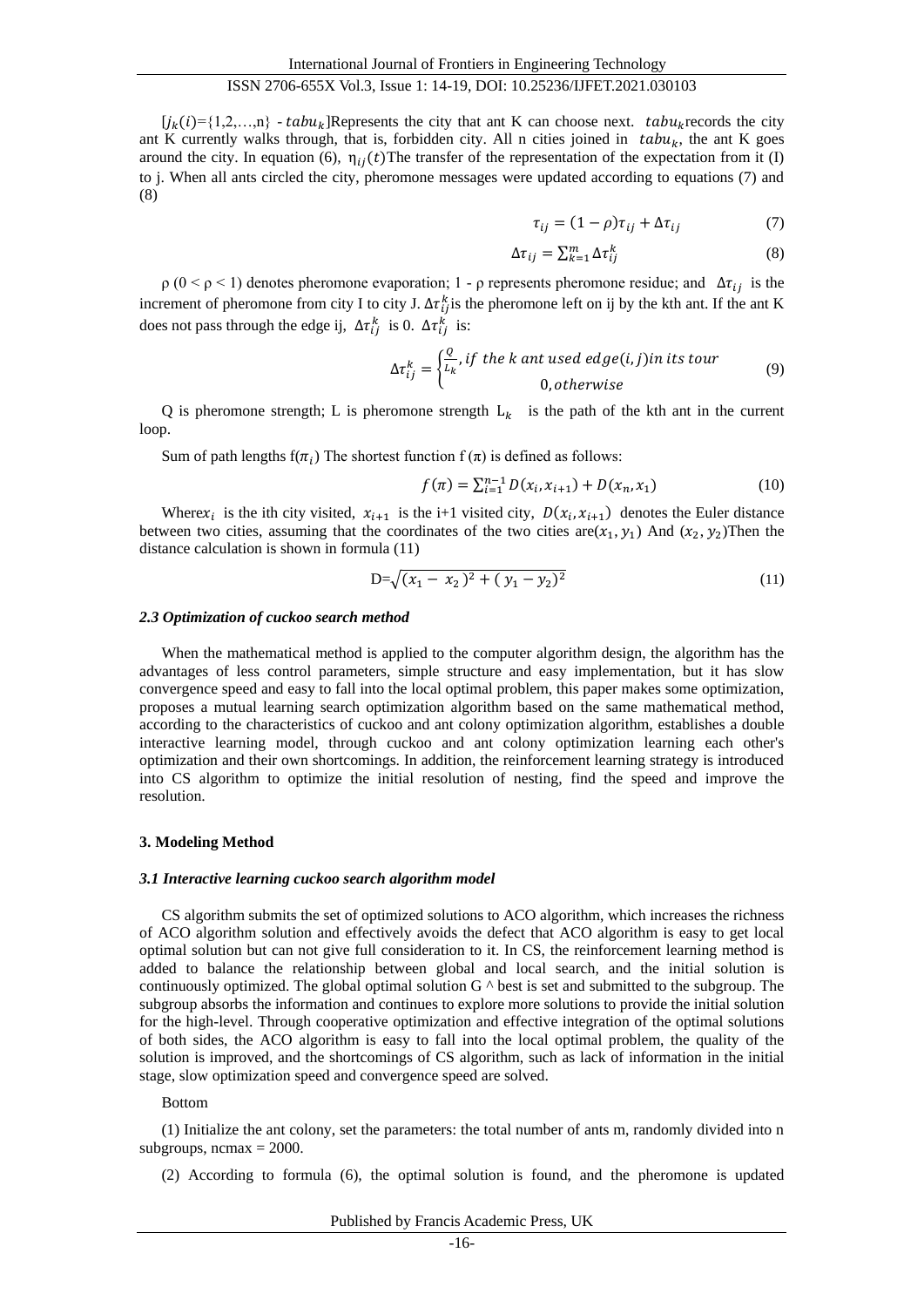#### ISSN 2706-655X Vol.3, Issue 1: 14-19, DOI: 10.25236/IJFET.2021.030103

according to equation (7).

(3) (12) was used to calculate the fitness of all ants in each subgroup.

The cuckoo search algorithm is discretized. Therefore, the fitness function is defined as:

$$
f = \sum_{i=1}^{n-1} D(x_i, x_{i+1}) + D(x_n, x_1)
$$
 (12)

(4) The optimal solution of N subgroups is submitted to the highest level, and the ants are randomly divided.

(5) Taking the optimal solution of N subgroups as the starting position of N nests, the algorithm parameters are initialized.

(6) According to equation (15), the path length is updated, and equation (1) is used to update the position of bird's nest, and the fitness of each nest is calculated.

The average value of fitness  $f_{avg}$ , the weighted fitness f is selected from  $f_c$ :

$$
f_c = \frac{1}{3}f_{best} + \frac{2}{3}f_{avg}
$$
\n
$$
\tag{13}
$$

Using the above parameters, set the convergence factor  $\lambda$ , and the calculation formula is as follows:

$$
\lambda = f_c - f_{best} \tag{14}
$$

The smaller  $\lambda$  is, the more concentrated the bird's nest position is, and the solution tends to  $converge\delta$ 

$$
\delta = 1 - \frac{1}{1.5 + \exp(-\lambda)}\tag{15}
$$

(7) The bird's nest  $P_k$  is found according to the probability (16) If the random number is greater than  $P_k$ . According to equation (17), the position of the bird nest is updated, and the updated fitness is calculated. If it is better than the current fitness, it is replaced.

$$
P_k = \frac{1}{n} + \gamma \frac{n - l}{n(n+1)}
$$
\n(16)

$$
x_i^{t+1} = x_i^t + r_1(x_i^t - x_{best}^t) + r_2(x_i^t - x_k^t)
$$
\n(17)

 $x_{best}^t$  is the best location of the nest,  $x_k^t$  is a random position,  $r_1 \in (0,1), r_2 \in (0,0.5)$ 

#### **4. Evaluation Results and Research**

Since ilcsa is based on CS algorithm, in order to deeply understand the advantages of ilcsa, ilcsa will be compared with CS algorithm. ACS algorithm is an excellent intelligent iterative mathematical method. Compared with ACS, it can better reflect the performance superiority of ilcsa. In order to facilitate comparison, the two algorithms set the same parameters, set the absolute reference group, the maximum number of iterations is set to 2000 times, and the TSP instance is optimized 20 times. The comparison results are listed in Table 1. Opt represents the theoretical optimal solution of the example, best and AVG represent the optimal solution and average solution of the algorithm respectively, and dev represents the optimal solution deviation. The calculation formula of the optimal solution deviation is as follows:

$$
Dwv = \frac{Best - Opt}{Opt} \times 100\%
$$

It is easy to know from the information in Figure 1 that ilcsa needs the least number of iterations to find the optimal solution in the same example of two different algorithms. Taking ch130 as an example, ilcsa needs 159 iterations to find the optimal solution, and CS needs 643 iterations, which is almost 4 times of ilcsa. Compared with ilcsa, CS algorithm has a slower collection speed. In small-scale computing examples, ilcsa can find the best solution and collect it quickly. In large-scale problems, ilcsa can collect computing examples of different attributes more quickly due to the introduction of reinforcement learning strategy. The feasibility of strategy plays a good role in the optimization speed.

*Table 1. Comparison results of optimized cuckoo algorithm and traditional cuckoo algorithm*

| TCD | Opt | $\sim$ |                               |     | ັ           |                                          |     |
|-----|-----|--------|-------------------------------|-----|-------------|------------------------------------------|-----|
| TOT | л.  | --     |                               |     |             |                                          |     |
|     |     | Best   | Aνσ<br>$\Gamma$ $\chi$ $\chi$ | Dev | <b>Best</b> | $\Delta$ v $\sigma$<br><b><i>IIV</i></b> | Dev |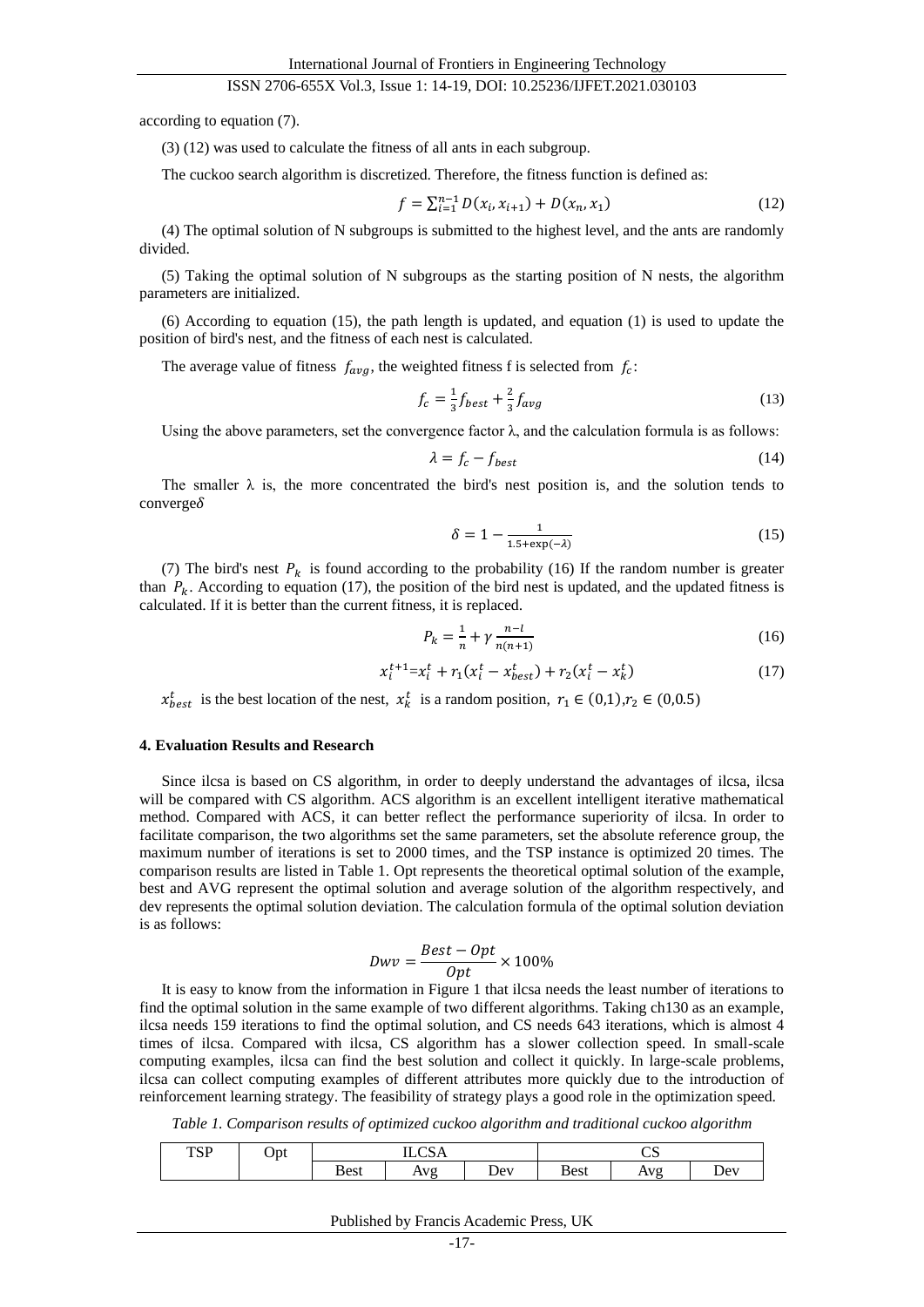| Ei151    | 427    | 427    | 428.2    | $\theta$       | 429    | 431.5    | 0.46     |
|----------|--------|--------|----------|----------------|--------|----------|----------|
| Berlin52 | 7543   | 7543   | 7566.3   | $\overline{0}$ | 7543   | 7567.4   | $\theta$ |
| St70     | 676    | 676    | 678.4    | $\theta$       | 676    | 680.1    | $\theta$ |
| Ei176    | 539    | 539    | 541.5    | $\theta$       | 540    | 549.1    | 0.18     |
| Pr76     | 108160 | 108160 | 108256.2 | $\theta$       | 109086 | 109747.3 | 0.84     |
| KroA100  | 21283  | 21283  | 21296.4  | $\Omega$       | 21283  | 21380.6  | $\Omega$ |
| KroB100  | 22142  | 22142  | 22216.8  | $\theta$       | 22185  | 22263.4  | 0.18     |
| Pr107    | 44304  | 44304  | 44503.0  | $\Omega$       | 44383  | 44393.5  | 0.17     |
| Ch130    | 6111   | 6122   | 6197.3   | 0.17           | 6131   | 6202.4   | 0.32     |
| Lin318   | 42030  | 42155  | 42533.1  | 0.28           | 436997 | 43888.6  | 3.96     |

International Journal of Frontiers in Engineering Technology ISSN 2706-655X Vol.3, Issue 1: 14-19, DOI: 10.25236/IJFET.2021.030103



*Figure. 1 Comparison of convergence rates*

As shown in Figure 1, with the rapid increase of the number of cities, the number of ilcsa iterations will increase, but the growth trend is relatively flat. It can be seen that ilcsa algorithm has good stability in solving TSP cases of other scales. Combined with table 1 and figure 1, ilcsa, which compares the diversity and collection speed of solutions, has a larger solution space, a powerful ability to search for the best solutions around the world, and can collect the best solutions faster than the previous more classic solutions. Intelligent optimization algorithm has more advantages.



*Figure 2. TSP case optimal path curve*

In Figure 2, under the same ilcsa optimization, the shortest path length of berlin52 is much larger than that of lin318 algorithm, and the berlin52 algorithm is more stable than lin318 algorithm under the same number of iterations. It is not difficult to draw a conclusion from Figure 2 that with the blessing of ilcsa, the shortest path length and the number of iterations between different algorithms are also different. Therefore, we should design and optimize different computer algorithms on the basis of